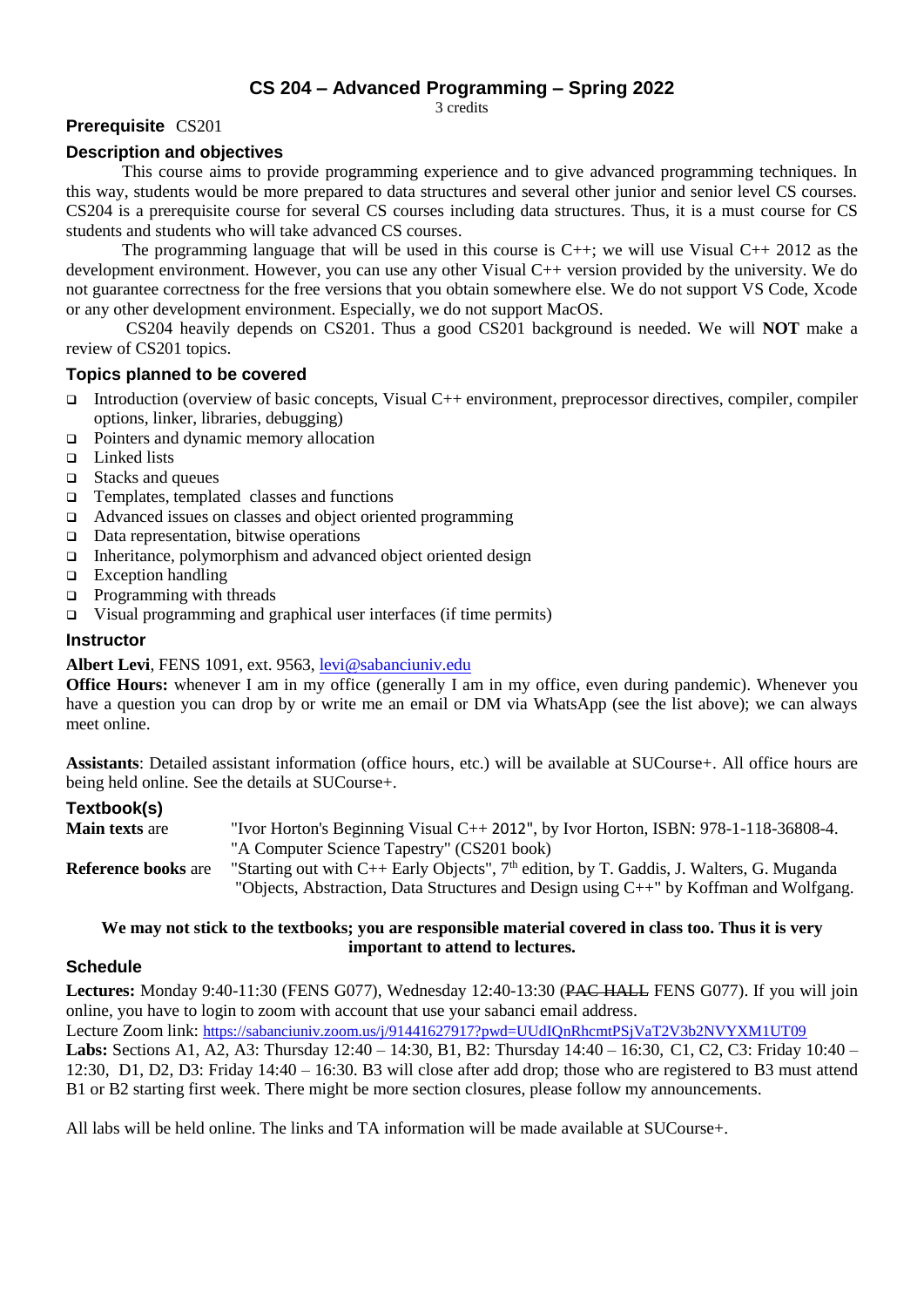# **Homework (Take Home Exams)**

There will be 7 or 8 programming homework assignments that might also be considered as take home exams. Late penalty is 10% of full grade (only one late day is allowed). You must submit your own work! No group works! Collaboration will not be considered as an excuse for plagiarism!

Formal development environment of CS204 is MS Visual Studio 2012 (running on a Windows computer) and the homework assignments will be graded primarily using it. If you use another MS Visual Studio version provided by Sabancı University software repository, you may do so provided that you specify which version you use at the beginning of the homework. Use any other development options at your own risk (gcc, Xcode, VS Code, VS over Mac, anything over Mac, etc.). In the past, different behaviors have been experienced in different development environments. That is why, I have to standardize it. For technical help for installation, please refer to the guides at SUCourse+.

# **Grading**

Midterm 1 (22%) – around week 7. It is April 18, 2022, Monday, 9:40 -11:30, Lecture Hours.

Midterm 2 (22 %) – around week 11-12. It is May 29, 2022, Sunday, 16:40 - 18:30.

Final (32%) – will be scheduled by student resources

- Homework assignments (20%) The homework assignments are not of equal weight and individual weights will be determined at the end of the semester. Homework grading will mostly be based on correctness of the execution; not based on how big is the mistake or how hard you work for it. Thus please test your code very carefully. No debugging will be done during grading. No code/file changes are allowed after the submission. If you submit wrong file, we cannot grade your work. If you have mistyped even a single character that causes a compilation error, we cannot do anything. Even if you find out your mistake later, we do not allow code changes.
- Physical Attendance Encouragement Grade (4%): This is 100 for everyone at the beginning of the semester and provided that overall physical attendance will not drop below a certain threshold, I will give 100 to everyone at the end of semester. However, if physical attendance drops consistently below 105 people (calculated as 70% min. YÖK attendance rule \* 60% YÖK's min physical lectures rule over 250 enrollments), the deal of 100 for everyone will be cancelled and I will switch to another method for this 4%, of which the details are currently unknown. Definitely, this method will be to encourage physical attendance.

In line with the order of the university administration and higher education council (YÖK), all exams will be performed face-to-face.

# **Attendance Policy, Hybrid System and Zoom Recordings**

Hybrid lectures are different than the online ones that you attended during remote education. The main difference is that my focus during the lecture cannot be the camera; I have to address to people in class. Moreover, the camera is not going to be the laptop camera that used to show my face, but the auditorium's camera that shows me from a distance. There could be some voice issues as well. Thus the online participants may experience some concentration issues during lectures.

The lectures will be streamed via zoom and the recordings will be made available later. I am not planning to remove the recordings until the end of the semester. However, I will not consider zoom attendance as real attendance. Attendance will be taken among the physical attendees. The effect of attendance to grading has been explained above (Physical Attendance Encouragement Grade).

Since the PAC HALL's reduced capacity is sufficient to cover the entire class, we will not apply rotation for Wednesday lectures. On Mondays, we are in FENS auditorium of which the reduced capacity is 25% less than the enrollment; we will decide if a rotation will be needed after seeing the physical attendance rate in the first two weeks. For physical attendance, please wear your masks all the time in class and respect the physical distance. The seats that you are not allowed to seat are clearly marked with a cross.

The labs are fully online and they will **not** be recorded and shared.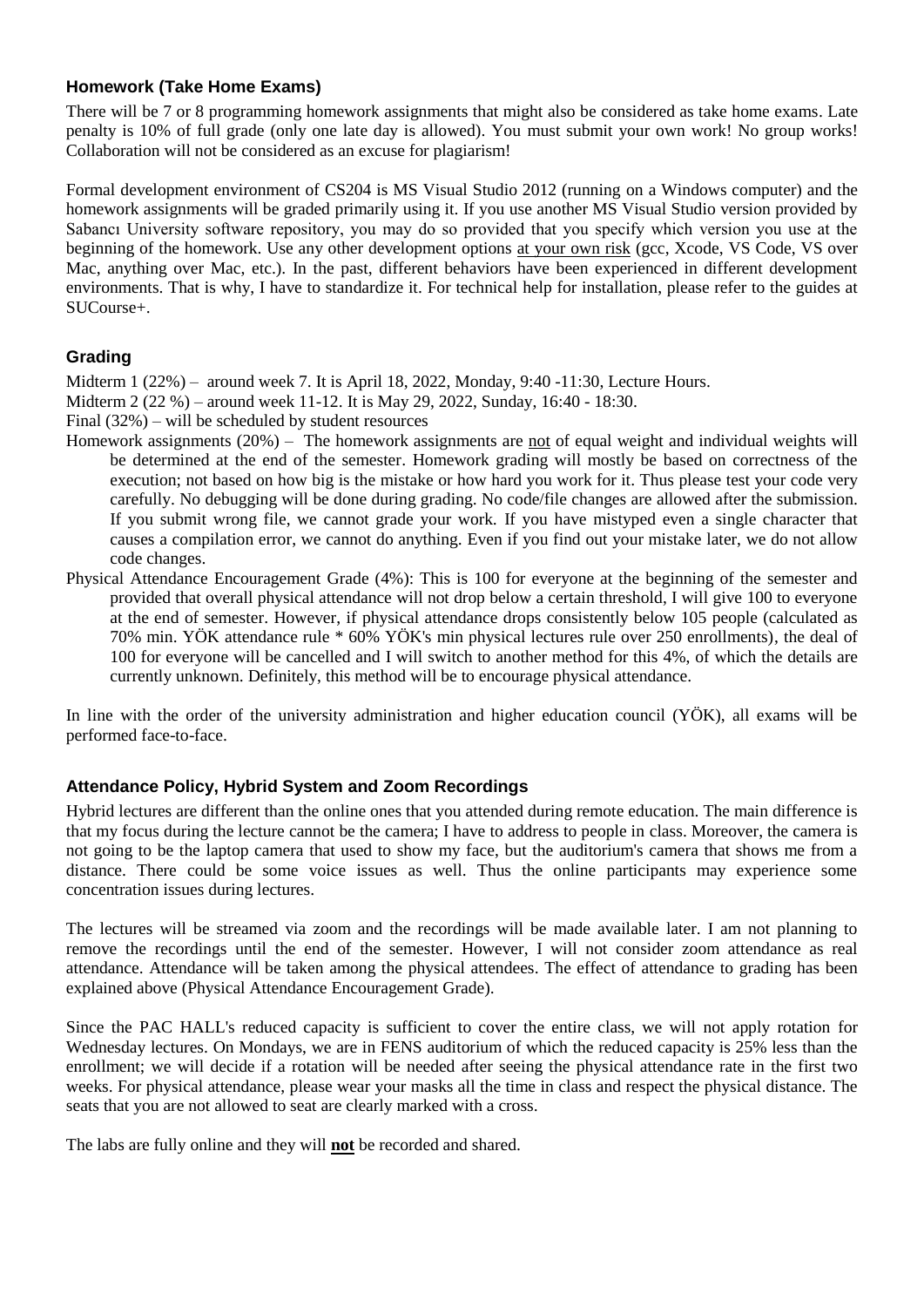# **Use of SUCourse+ and Communications**

We will make announcements via SUCourse+ that you will also receive as emails. Some announcements may be sent as plain email or the quick ones via WhatsApp group.

We have a WhatsApp group for the class that I also participate (of course you might have another one without me). The invite link for it is<https://chat.whatsapp.com/HMoVgETSrnK54gbzImQvWX>

All lecture materials, homework and assignments will be posted at SUCourse+. The submissions will also be there unless otherwise stated.

Lecture materials will be posted as PowerPoint file without annotations made in class. Sample codes discussed in class will also be shared.

# **Other Rules and Remarks**

- Weighted average is not the only criterion in letter grading; exam average may also be taken into consideration. Discrepancies between homework and exam averages will also be considered in letter grading and unexplainable discrepencies may reduce the homework contribution to overall grade.
- Students are expected to attend all classes, recitations/labs. In CS204 you will continue to learn a programming language and it is much easier to learn a programming language when a person explains it. You have to spend more time to compensate a missed class. So absenteeism does not buy time.
- Students are responsible for the material covered in class even if it is not part of the lecture notes published on the website (Sometimes we explain some stuff on the board). That is why attendance is important.
- Students are responsible to check their emails (Sabanci University accounts) and SUCourse+ daily for any announcements related to this course.

### **See SUCourse+ for other, but important, details**

### **Homework Submission and Grading Policy of CS 204**

- All homework submissions must be done until the specified deadline. If you submit on the exact deadline time, then you are late. That means if the deadline is 21:00, then the latest second that you can submit is 20:59:59.
- Late homework submission is allowed, but only for one day (24 hours). Late submission penalty is 10 points.
- Homework submission must be done only to SUCourse+. Email or other type of submissions are not allowed.
- You will be able to resubmit your homework until the deadline.
- If you resubmit your homework after the deadline, but during the late submission period, your homework will be treated as late.
- **No modification is allowed after SUCourse+ closes.** Thus, please make sure that you've submitted the correct homework. If you submit wrong file or if a crucial file is missing, we cannot grade your homework and you get zero (0). Sometimes, the students argue the local computer's system time as a proof of timely completion of a wrongly submitted homework; we cannot accept such local proofs and we cannot accept any file other the ones submitted to SUCourse+. No exceptions to this rule.
- We do not allow code changes after SUCourse+ closes either. We grade whatever you submit to SUCourse+. This rule holds even if one character change increases your grade from 0 to 100.
- The only exception to no-code-change policy is to fix compatibility problems that might really happen if you use MacOS, Xcode, etc. In such a case, you have to inform the grader how to fix this compatibility problem for your code to work in MS Visual Studio. If the grader accepts that the change is only for compatibility reasons, then your grade will be given after applying 10-to-20 points penalty. Please keep in mind that you are not allowed to fix algorithmic problems or other coding mistakes in that way.
- Homework grading may be done via a demo and you may be questioned about your homework during the demo.
- **Homework grading is mostly based on correct execution.** We generate some test data for grading and this test data is never given out before the deadline. Moreover, the test data will always be different than the sample runs given in the homework document. If your homework executes wrongfully against this test data, your grade will be lowered accordingly no matter how big is your programming bug and no matter how hard you work for it. Sometimes the bug is too simple, but it may cause your program to work totally wrong and you may get very low grades. Sometimes, you mistype a character that causes some compilation errors. This are too unfortunate but we have nothing to do. In order to avoid such cases, please test your program thoroughly before the